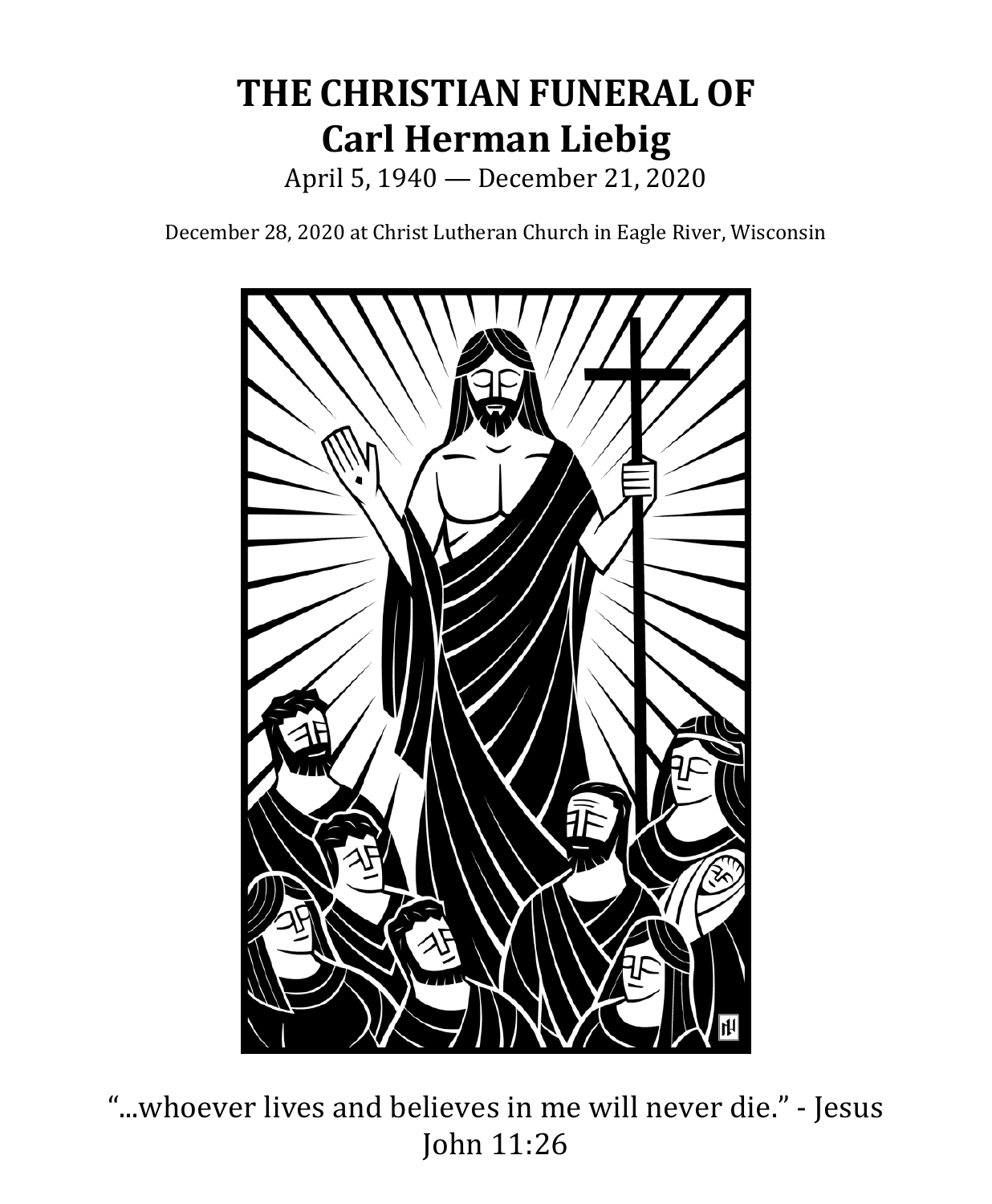# **ORDER OF SERVICE**

*With the Word of God, the Christian Church comforts the bereaved family and friends and confesses its lasting hope in the resurrection of the dead in Christ.*

### **GREETING AND PRAYER**

Minister: In the name of the Father and of the Son  $\mathbb F$  and of the Holy Spirit. **Congregation: Amen.**

M: We have come together to seek God's comfort in our sorrow and to rejoice in the promise of the resurrection. Grace and peace to you from God our Father and the Lord Jesus Christ, who said, "Come to me, all who are weary and burdened, and I will give you rest."

Let us pray.

Lord Jesus, you wept at the grave of your friend Lazarus, and you consoled Mary and Martha in their distress. Draw near to us who mourn, and dry the tears of all who weep. Calm our troubled hearts, dispel our doubts and fears, and lead us to praise you for having brought Carl to faith. In your rising from the dead, you conquered death and opened the gates to eternal life. Strengthen us with your Word, and lead us through this earthly life until at last we are united with you and all the saints in glory everlasting.

### **C: Amen.**

### **PSALM 103** *Selected Verses*

- <sup>1</sup> Praise the LORD, O my soul; all my inmost being, praise his holy name.
- <sup>2</sup> Praise the LORD, O my soul, and forget not all his benefits— $\frac{3}{2}$  who farging all your sing and basis all your disassess
- $3$  who forgives all your sins and heals all your diseases,<br> $4$  who redeems your life from the nit and crowns you w
- <sup>4</sup> who redeems your life from the pit and crowns you with love and compassion,<br><sup>5</sup> who satisfies your desires with good things so that your youth is repoyed like t
- $5$  who satisfies your desires with good things so that your youth is renewed like the eagle's.<br> $6$  The LOPP works righteousness and justice for all the engressed
- <sup>6</sup> The LORD works righteousness and justice for all the oppressed.<br><sup>7</sup> He made known his ways to Moses, his doods to the people of L
- <sup>7</sup> He made known his ways to Moses, his deeds to the people of Israel:<br><sup>8</sup> The LOPP is compassionate and grasious, slow to anger, abounding in
- <sup>8</sup> The LORD is compassionate and gracious, slow to anger, abounding in love.
- <sup>9</sup> He will not always accuse, nor will he harbor his anger forever;<br><sup>10</sup> he does not treat us as our sins desence or renay us assording t
- he does not treat us as our sins deserve or repay us according to our iniquities.
- <sup>11</sup> For as high as the heavens are above the earth, so great is his love for those who fear him;
- $12$  as far as the east is from the west, so far has he removed our transgressions from us.
- $13$  As a father has compassion on his children, so the LORD has compassion on those who fear him;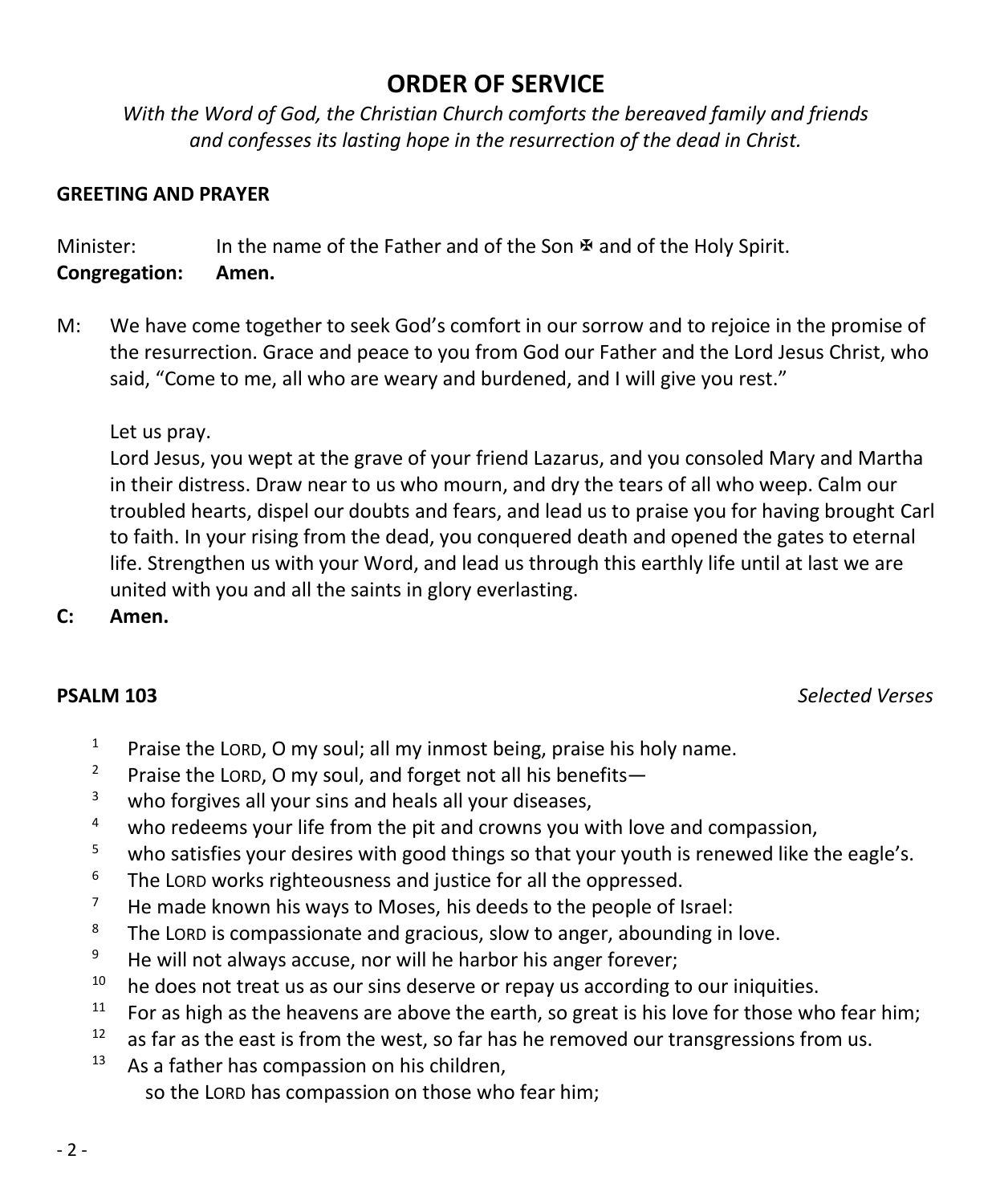- $14$  for he knows how we are formed, he remembers that we are dust.
- <sup>15</sup> As for man, his days are like grass, he flourishes like a flower of the field;
- <sup>16</sup> the wind blows over it and it is gone, and its place remembers it no more.<br><sup>17</sup> Put from overlasting to overlasting the LOD's love is with those who foar h
- But from everlasting to everlasting the LORD's love is with those who fear him...
- $22$  Praise the LORD, O my soul.

### **HYMN Precious Lord, Take My Hand | #451**



Text: Thomas A. Dorsey, 1899-1993, alt. © 1938 Unichappell Music, Inc. Renewed 1965.

Tune: (admin. Alfred Publishing Co.). All rights reserved. Used by permission.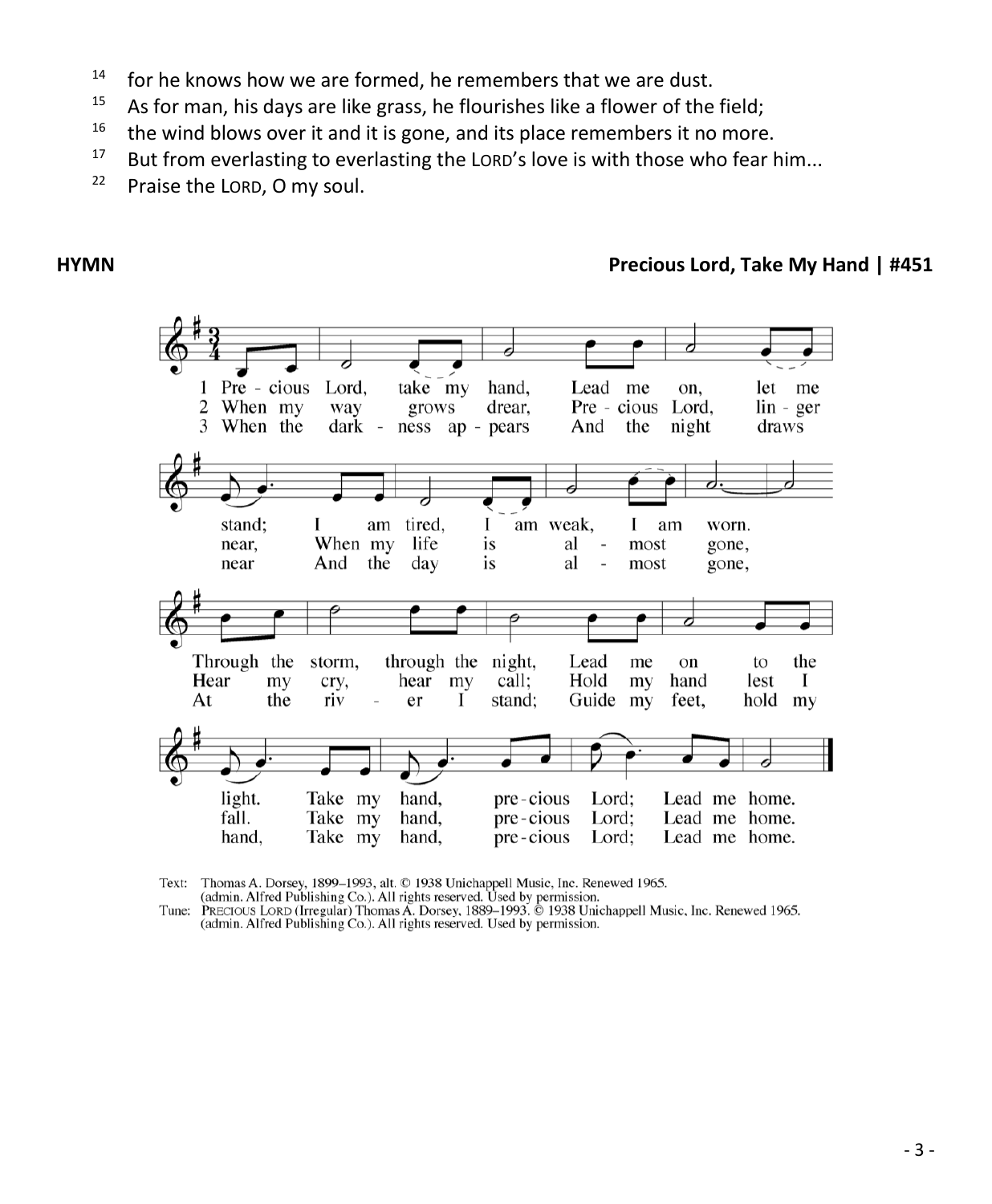### **PRAYER**

### M: Let us pray.

God of all grace, you sent your Son Jesus to destroy the power of death and to open the kingdom of heaven to all believers. Make us certain that because he lives, we too shall live. Comfort us with your promise that neither death nor life nor things present nor things to come shall be able to separate us from your love which is in Christ Jesus our Lord.

**C: Amen.**

### **LESSON Isaiah 43:1-3**

*We may be overwhelmed, but in Christ we will not be overcome.*

 $1$  But now, this is what the LORD sayshe who created you, O Jacob, he who formed you, O Israel: "Fear not, for I have redeemed you; I have summoned you by name; you are mine. <sup>2</sup> When you pass through the waters,

I will be with you; and when you pass through the rivers, they will not sweep over you. When you walk through the fire, you will not be burned; the flames will not set you ablaze.

3 For I am the LORD, your God, the Holy One of Israel, your Savior;

### **ANTHEM Borning Cry** *John Ylvisaker*

**SERMON John 3:22-30**

He must become greater; I must become less.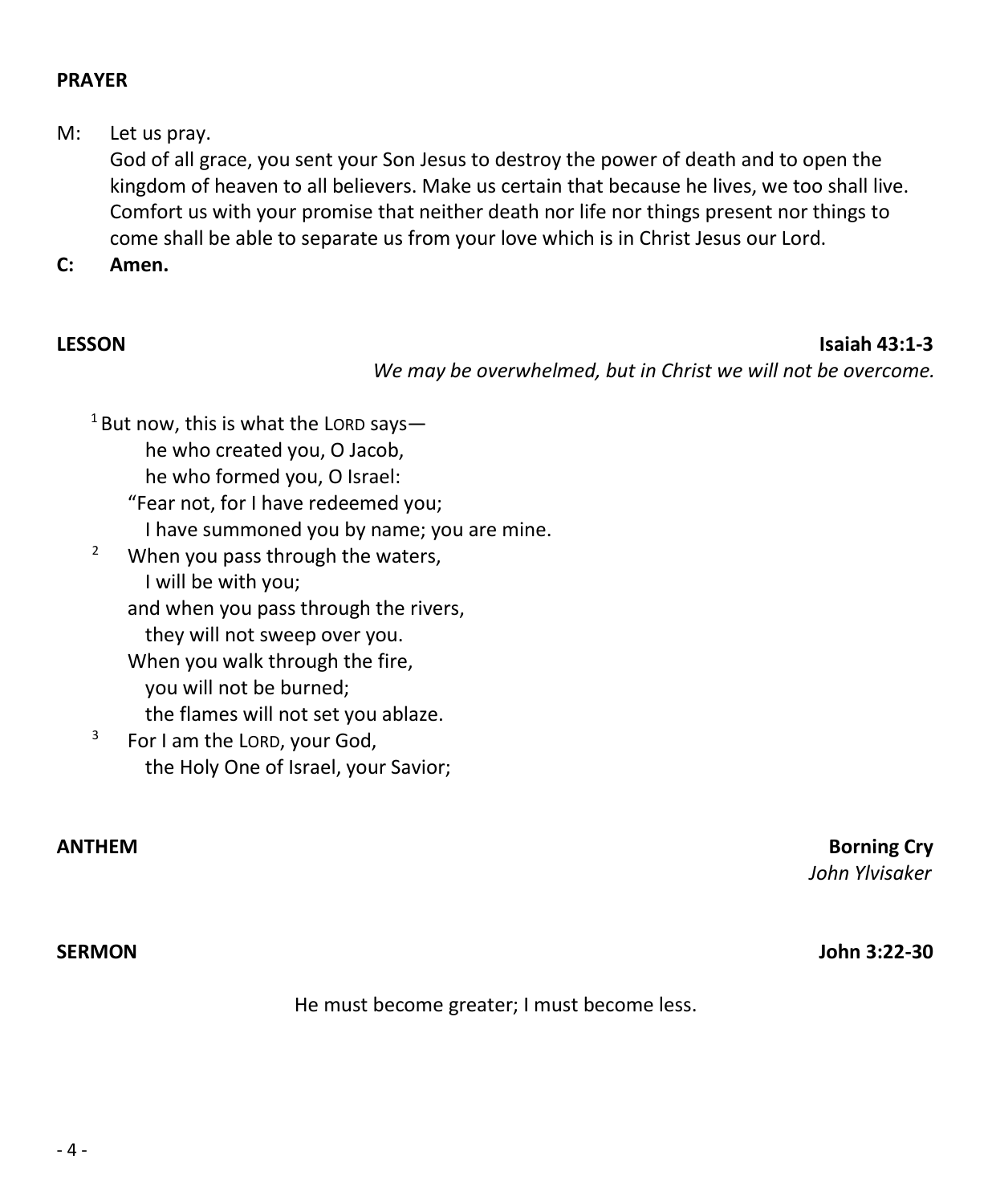### **APOSTLES' CREED**

**I believe in God, the Father almighty, maker of heaven and earth.** 

- **I believe in Jesus Christ, his only Son, our Lord, who was conceived by the Holy Spirit, born of the virgin Mary, suffered under Pontius Pilate, was crucified, died, and was buried. He descended into hell. The third day he rose again from the dead. He ascended into heaven and is seated at the right hand of God the Father almighty. From there he will come to judge the living and the dead.**
- **I believe in the Holy Spirit, the holy Christian Church, the communion of saints, the forgiveness of sins, the resurrection of the body, and the life everlasting. Amen.**

### **PRAYERS**

- M: Almighty God, we praise you for the great company of saints who have finished their lives in faith and now rest from their labors. We remember especially our loved one, Carl, whom you have redeemed by the blood of your Son and received as your dear child through Holy Baptism. We thank you for giving him to us as a companion on our earthly pilgrimage. In your compassion, comfort all who are sad in this hour. Lord, in your mercy,
- **C: Hear our prayer.**
- M: We praise you for your love in Christ, which sustains us in life and death. In our earthly sorrows, help us find strength in the fellowship of the church, joy in the forgiveness of sins, and hope in the resurrection to eternal life. Lord, in your mercy,
- **C: Hear our prayer.**
- M: You do not leave us comfortless but strengthen and care for us through your Word and sacrament. You give us family, friends, and neighbors to help when there is loneliness now and in the days to come. Brighten our future with a firm trust in your promises and care. Lord, in your mercy,
- **C: Hear our prayer.**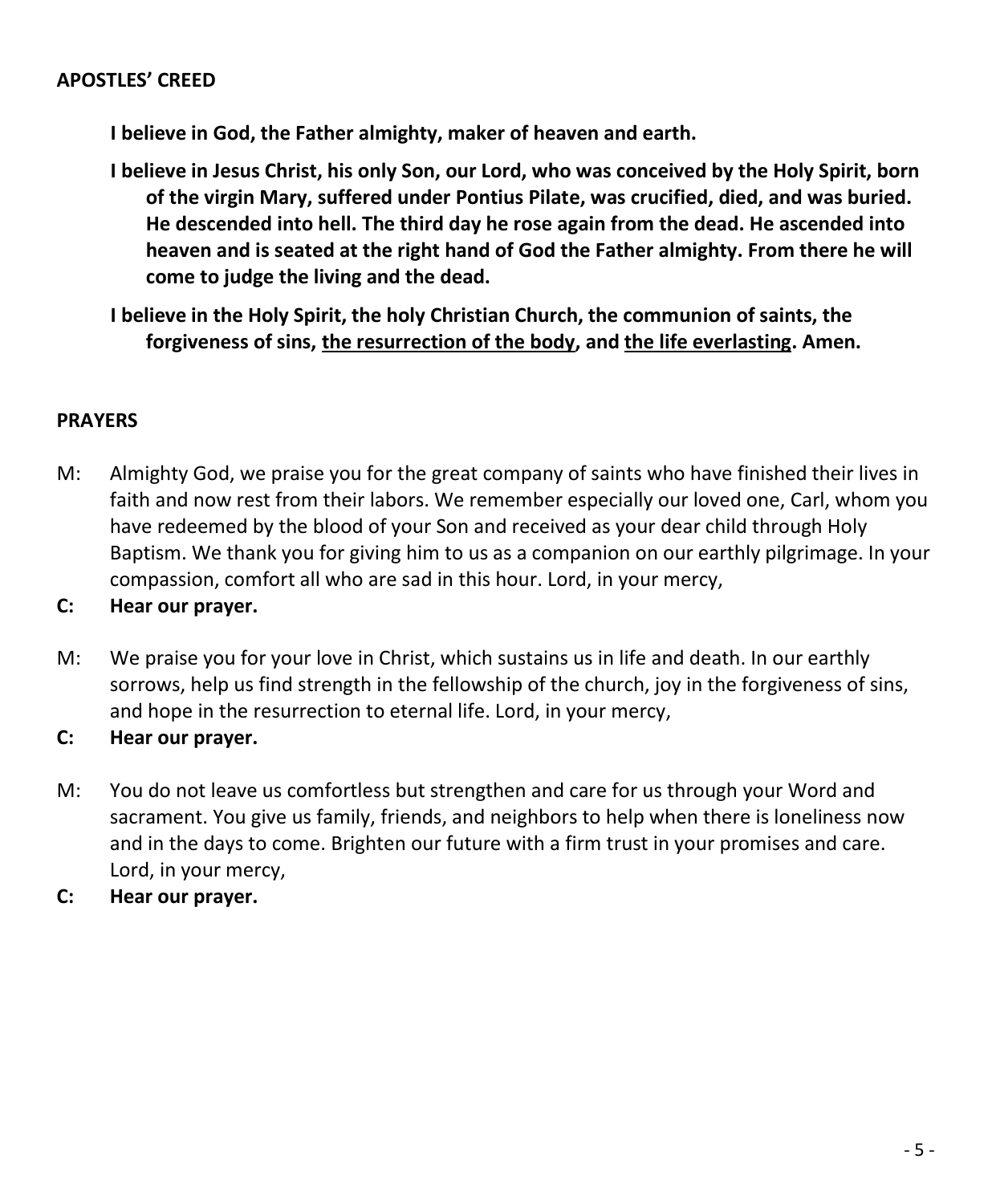Our Father, who art in heaven, hallowed be thy name, thy kingdom come, thy will be done on earth as it is in heaven. Give us this day our daily bread; and forgive us our trespasses, as we forgive those who trespass against us; and lead us not into temptation, but deliver us from evil.

*For thine is the kingdom and the power and the glory forever and ever. Amen.*

### **RESURRECTION COMFORT**

M: Praise be to the God and Father of our Lord Jesus Christ, who comforts us in all our troubles, so that we can comfort those in any trouble with the comfort we ourselves have received from God. The apostle Paul writes to the Romans: "The wages of sin is death, but the gift of God is eternal life in Christ Jesus our Lord." Jesus gives us this comfort: "I am the resurrection and the life. He who believes in me will live, even though he dies; and whoever lives and believes in me will never die." *2 Corinthians 1:3-4; Romans 6:23; John 11:25*

| M:<br>$\mathbf{C}$ : | Death has been swallowed up in victory! Thanks be to God!<br>He gives us the victory through our Lord Jesus Christ. | 1 Corinthians 15:54, 57 |
|----------------------|---------------------------------------------------------------------------------------------------------------------|-------------------------|
| M:<br>$\mathbf{C}$ : | When Christ, who is our life, appears,<br>Then we also will appear with him in glory.                               | Colossians 3:4          |
| M:<br>$\mathbf{C}$ : | We will be before the throne of God<br>And serve him day and night in his temple.                                   | Revelation 7:15         |
| M:<br>$\mathbf{C}$   | Never again will we hunger;<br>Never again will we thirst.                                                          | Revelation 7:16         |
| M:                   | For the Lamb at the center of the throne will be our shepherd; he will lead us to springs of                        |                         |
| $\mathbf{C}$         | living water.<br>And God will wipe away every tear from our eyes.                                                   | Revelation 7:17         |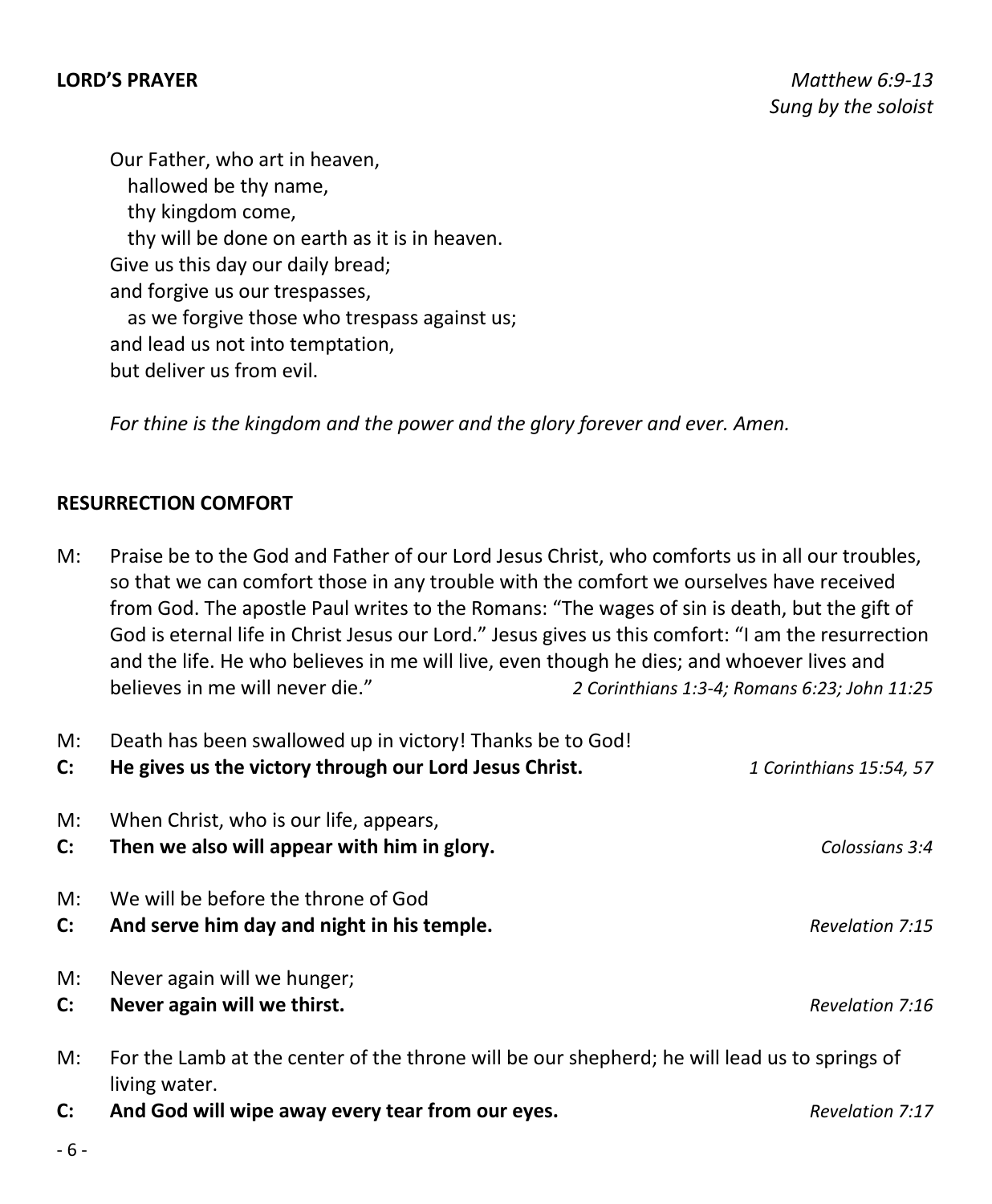- M: The Lord bless you and keep you. The Lord make his face shine on you and be gracious to you. The Lord look on you with favor and  $\mathfrak{B}$  give you peace.
- **C: Amen.**

### **HYMN I Know that My Redeemer Lives | 152 vs. 1-2, 4-5, 8**

**1 I know that my Redeemer lives; What comfort this sweet sentence gives! He lives, he lives, who once was dead; He lives, my ever-living Head!**

**4 He lives to grant me rich supply; He lives to guide me with his eye. He lives to comfort me when faint; He lives to hear my soul's complaint.** **2 He lives triumphant from the grave; He lives eternally to save. He lives all-glorious in the sky; He lives exalted there on high.**

**5 He lives to silence all my fears; He lives to wipe away my tears. He lives to calm my troubled heart; He lives all blessings to impart.**

**8 He lives, all glory to his name! He lives, my Jesus, still the same. Oh, the sweet joy this sentence gives: "I know that my Redeemer lives!"**

*Text: Samuel Medley, 1738–99, abr.*